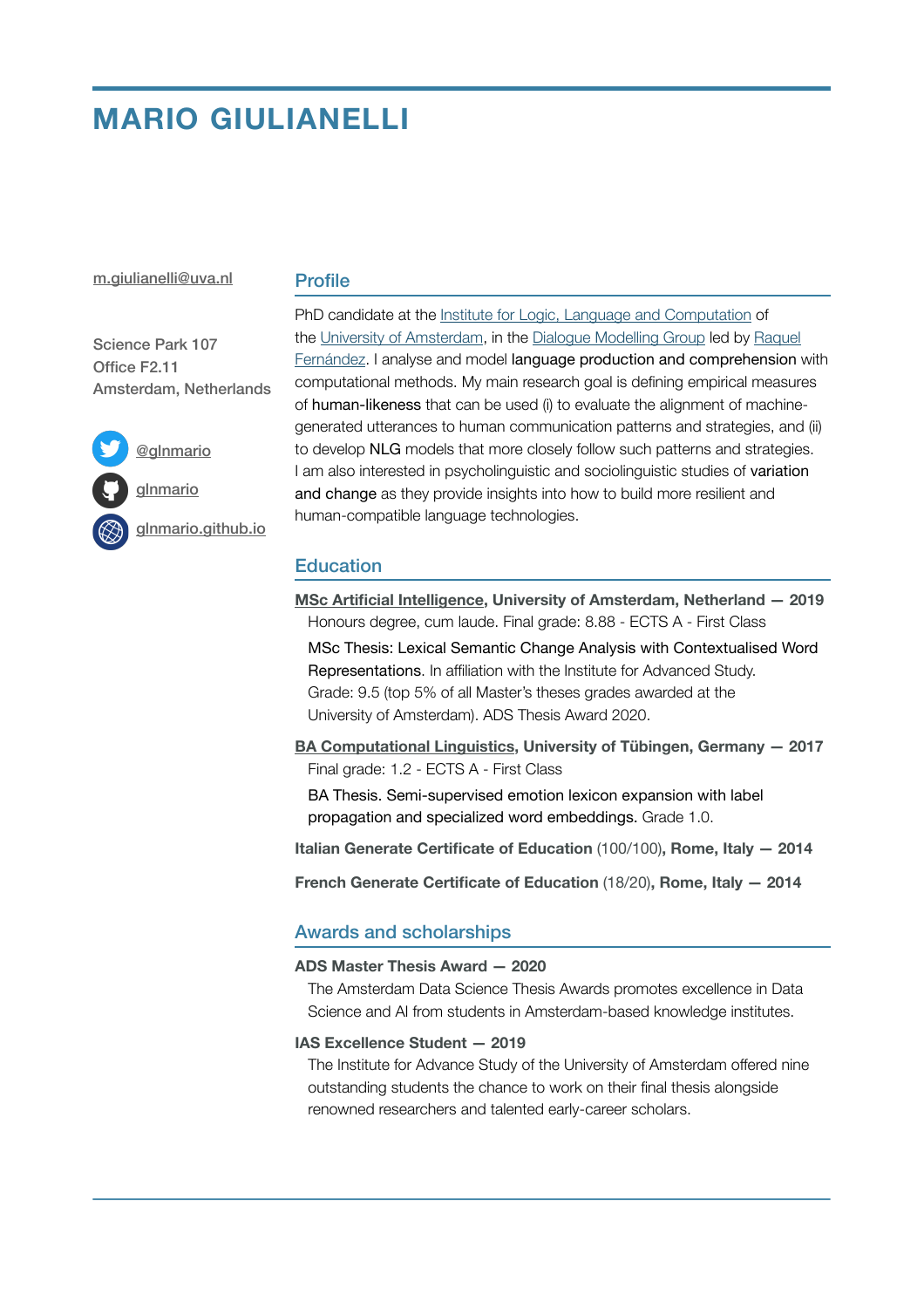#### **Best Paper Award at BlackBoxNLP — 2018**

Best Paper Award awarded at the Workshop on *Analyzing and Interpreting Neural Networks for NLP* (BlackBoxNLP), held in Brussels at EMNLP 2018, one of the main international NLP venues.

## **Amsterdam Science Talent Scholarship — 2017-2019**

The Amsterdam Science Talent Scholarship selects students on the basis of their academic excellence and promise in the proposed field.

#### **Deutschlandstipendium — 2016-2017**

The *Deutschlandstipendium* supports highly talented students in German universities, without consideration of income and nationality.

## **Certificat d'Inscription au Tableau d'Honneur — 2014**

Acknowledgement for advanced knowledge of French by the *Association des Membres de l'Ordre des Palmes Académiques*.

## Work experience

#### **PhD Candidate, University of Amsterdam — 2019-2023**

I am a third-year PhD candidate at the Institute for Logic, Language, and Computation, where I work on computational semantics and pragmatics models for natural language generation (NLG) and understanding (NLU). I am part of the DREAM (Distributed dynamic REpresentations for diAlogue Management) ERC project and member of the Dialogue Modelling Group led by Raquel Fernández.

#### **Student supervisor, University of Amsterdam, 2021-present**

I supervise three student projects, respectively on language model interpretability, voice conversion, and semantic change modelling. The first has resulted in a conference paper currently under submission; the latter two are ongoing Master's thesis projects. I help the students develop project proposals and monitor their progress in weekly meetings.

## **Member of the PhD Council, Faculty of Science — 2020-present**

I represent the Institute for Logic, Language, and Computation in the PhD Council of the Faculty of Science of the University of Amsterdam. As a council member, I make sure the university management is in touch with the issues and requests of PhD students and I organise initiatives to provide my fellow students with support and opportunities. The themes I am responsible for are diversity and interdisciplinarity.

#### **Workshop Organiser, BlackboxNLP, at EMNLP 2021**

I worked as an organiser of the [4th edition of BlackboxNLP,](https://blackboxnlp.github.io/2021/) a well-established workshop on interpretability and explainability of machine learning systems for NLP, which took place in a hybrid format at EMNLP 2021. I contributed by designing the hybrid programme, leading the online workshop sessions, and acting as a meta-reviewer.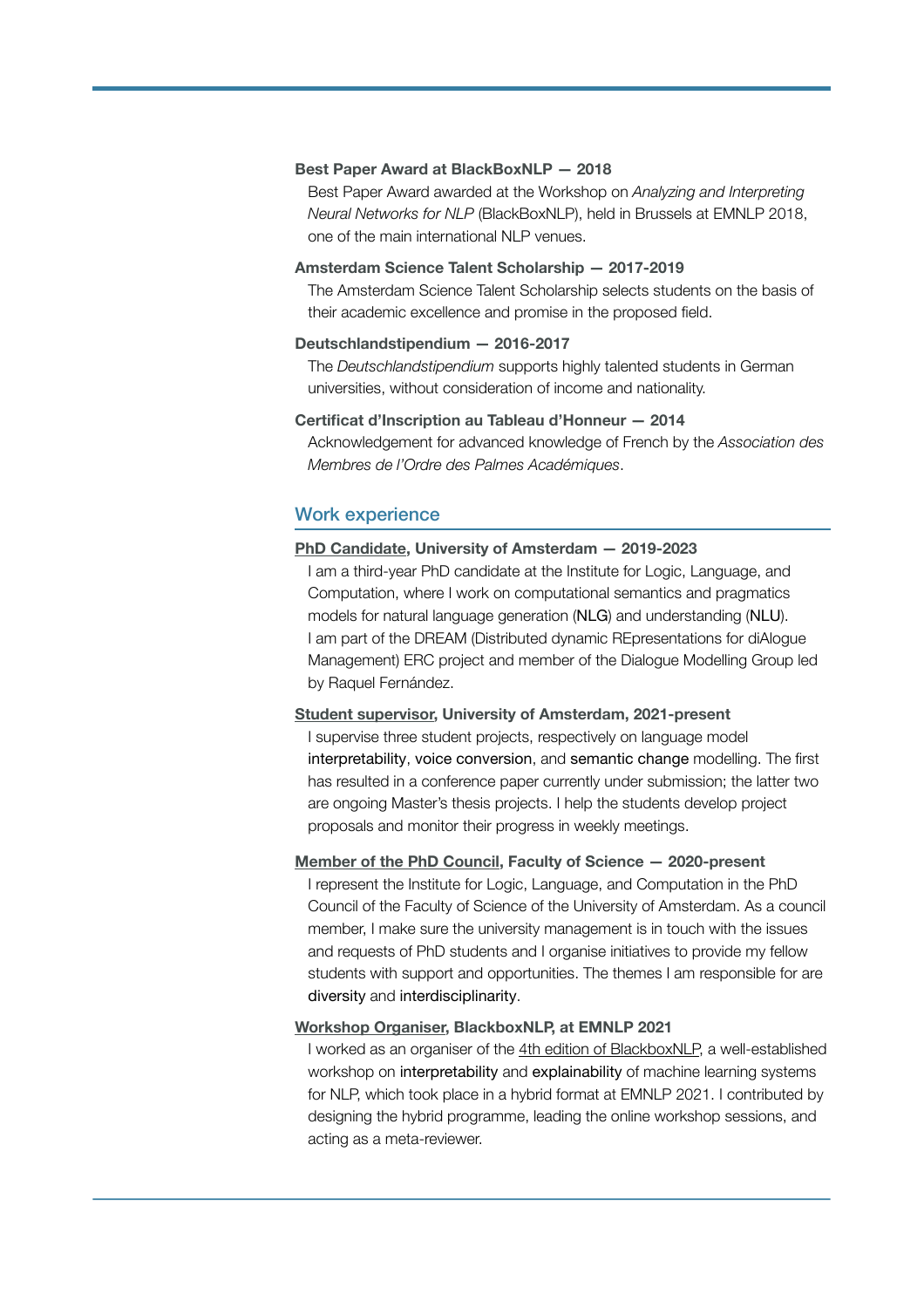#### **Project coordinator, University of Amsterdam, 2021**

I coordinated a team of eleven Bachelor, Master, and PhD students leading to three (out of three) accepted task submissions [\(Fantasy Reasoning](https://github.com/google/BIG-bench/tree/main/bigbench/benchmark_tasks/fantasy_reasoning), [Metaphor](https://github.com/google/BIG-bench/tree/main/bigbench/benchmark_tasks/metaphor_understanding)  [Understanding,](https://github.com/google/BIG-bench/tree/main/bigbench/benchmark_tasks/metaphor_understanding) and [Implicit Relations](https://github.com/google/BIG-bench/tree/main/bigbench/benchmark_tasks/implicit_relations)) to the Beyond The Imitation Game Benchmark [\(Big-bench\)](https://github.com/google/BIG-bench), a collaborative benchmark intended to probe large language models and extrapolate their future capabilities. My job was to help the students develop their ideas into actionable research projects and to manage their successful execution.

- **Lab Coordinator, MSc AI, University of Amsterdam 2020-2021**  I coordinated teaching assistants and I was responsible for lab assignments during two editions of the MSc AI course *Natural Language Processing 1*.
- **Teaching Assistant, MSc AI and Logic, University of Amsterdam 2020**  I held seminar sessions and guided final projects for *Computational Dialogue Modelling*, an advanced course offered to MSc AI and MSc Logic students. I participated in this role for two consecutive editions of the course.
- **Teaching Assistant, MSc AI, University of Amsterdam 2018-2019**  I held lab sessions and corrected coding and theory assignments for the MSc AI course *Natural Language Processing 1*, obtaining an average student feedback of 8.0 in 2018 and 9.0 in 2019.
- **Intern, IBM Research and Development, Germany 2016-2017**  I developed the full sentiment analysis and information extraction Italian pipeline for the IBM Watson Analytics for Social Media system.
- **Research Assistant, University of Tübingen 2015-2016**  I worked in the Theoretical Computational Linguistics Group with Prof Dr Walt Detmar Meurers, developing an app for second language acquisition.
- **Teaching Assistant, BA CompLing, University of Tübingen 2015-2016**  I held lab sessions and corrected assignments for two courses of the BA Computational Linguistics: *Data Structures and Algorithms I* and *II* (in Java)*.*

## Publications

Andrey Kutuzov, Mario Giulianelli, Lidia Pivovarova. 2022. Do Not Fire the Linguist: Grammatical Profiles Help Language Models Detect Semantic Change. To appear in *Proceedings of the 3rd Workshop on Computational Approaches to Historical Language Change (LChange'22).*

The Beyond the Imitation Game Benchmark. *Forthcoming.*

Mario Giulianelli, Arabella Sinclair, Raquel Fernández. 2021. Is Information Density Uniform in Task-Oriented Dialogues? In *Proceedings of the 2021 Conference on Empirical Methods in Natural Language Processing (EMNLP 2021)*.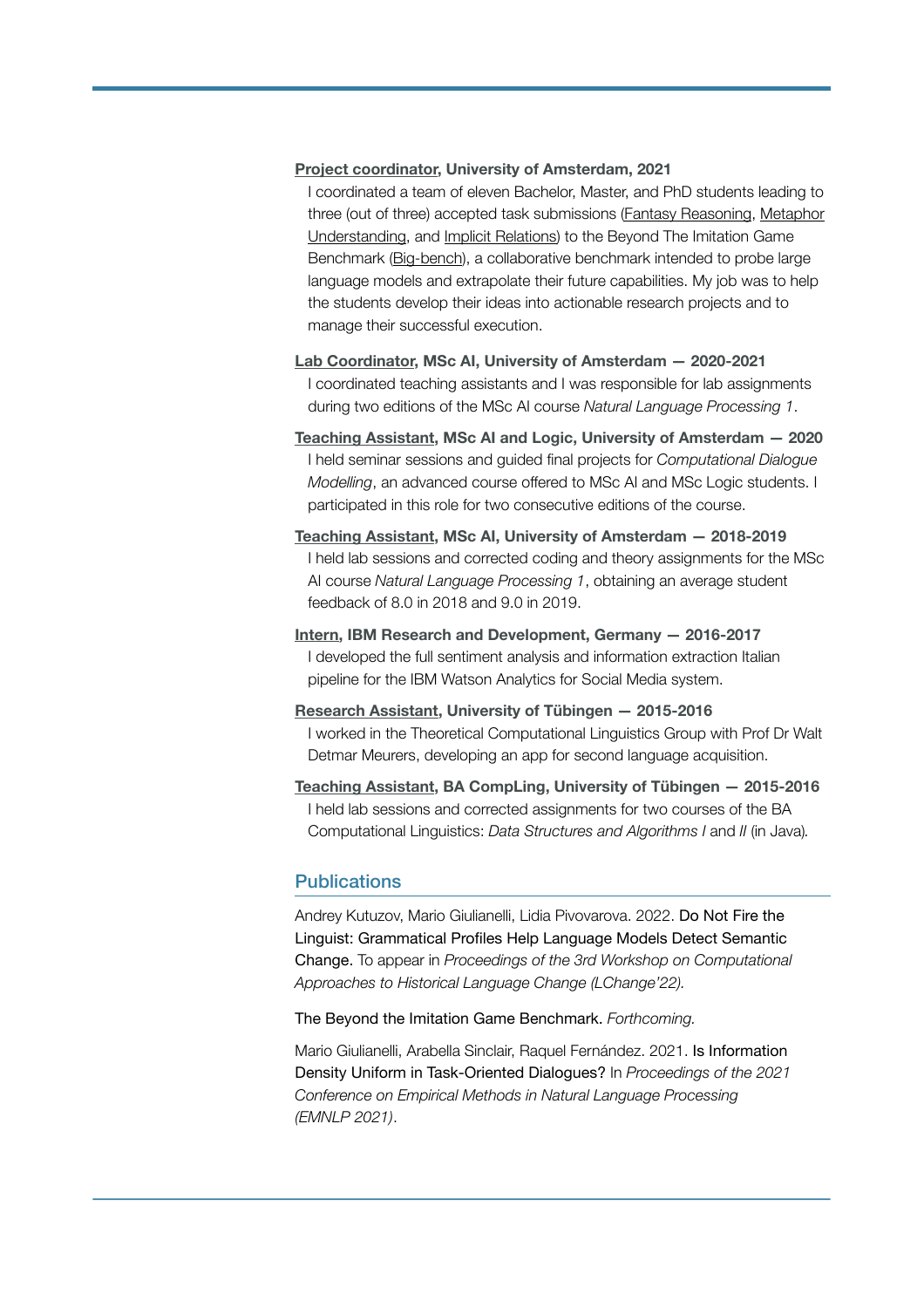Mario Giulianelli and Raquel Fernández. 2021. Analysing Human Strategies of Information Transmission as a Function of Discourse Context. In *Proceedings of the 25th Conference on Computational Natural Language Learning (CoNLL 2021)*.

Mario Giulianelli, Andrey Kutuzov, Lidia Pivovarova. 2021. Grammatical Profiling for Semantic Change Detection. In *Proceedings of the 25th Conference on Computational Natural Language Learning (CoNLL 2021)*.

Mario Giulianelli, Marco Del Tredici, and Raquel Fernández. (2020). Analysing Lexical Semantic Change with Contextualised Word Representations. In *Proceedings of the 58th Annual Meeting of the Association for Computational Linguistics*.

Ece Takmaz, Mario Giulianelli, Sandro Pezzelle, Arabella Sinclair and Raquel Fernández. (2020). Refer, Reuse, Reduce: Generating Subsequent References in Visual and Conversational Contexts. In *Proceedings of the 2020 Conference on Empirical Methods in Natural Language Processing*.

Andrey Kutuzov and Mario Giulianelli. (2020). UiO-UvA at SemEval-2020 Task 1: Contextualised Embeddings for Lexical Semantic Change Detection. In *Proceedings of the 14th International Workshop on Semantic Evaluation*.

Mario Giulianelli, Jacqueline Harding, Florian Mohnert, Dieuwke Hupkes, and Willem Zuidema. (2018). Under the Hood: Using Diagnostic Classifiers to Investigate and Improve how Language Models Track Agreement Information. In *Proceedings of the 1st Workshop on Analyzing and Interpreting Neural Networks for NLP (BlackBoxNLP)*. Best paper award.

Mario Giulianelli and Daniel de Kok. (2018). Semi-supervised emotion lexicon expansion with label propagation. *Computational Linguistics in the Netherlands Journal 8*.

## Orals and posters

## **Computational modelling of language production**

Invited talk at the Language Technology Seminar. Language Technology Group. University of Oslo, Norway. 14 March 2021.

Poster at Meaning in Context: Pragmatic Communication in Humans and Machines. NeurIPS 2021 Workshop. Online. 13 December 2021.

Talk at CoNLL 2021. Online. 11 November 2021.

Poster at EMNLP 2021. Online. 9 November 2021.

Talk at NLPitch. Institute for Logic, Language and Computation. University of Amsterdam, Netherlands. 26 October 2020.

Poster at ELLIS NLP. Online. 30 July 2021.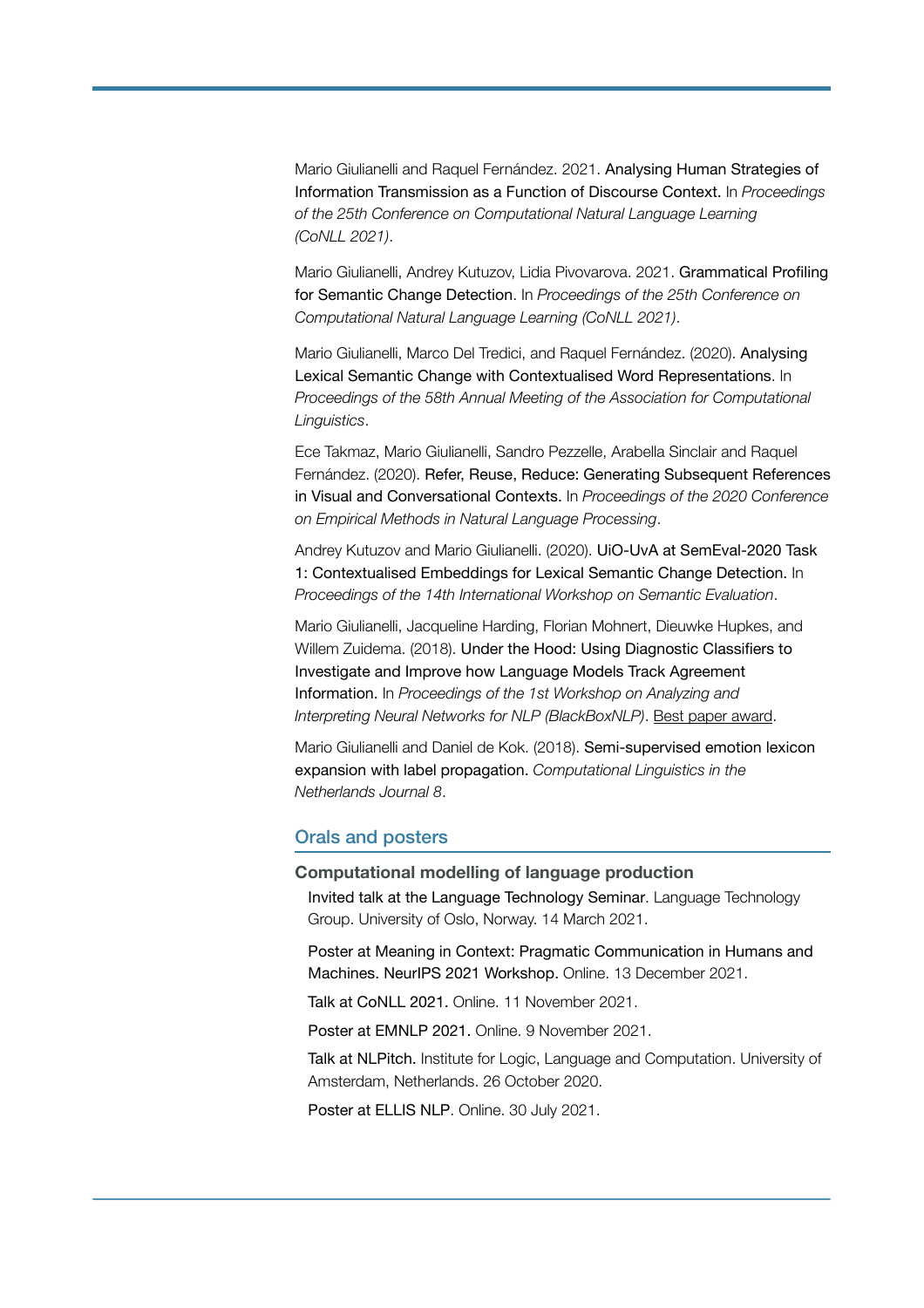Talk at AILC Lectures on Computational Linguistics. Università Tor Vergata. Rome, Italy. 17 June 2021.

## **Lexical semantic change**

Poster at CoNLL 2021. Online. 11 November 2021.

Invited talk at Cognitive Machine Learning Lab. Ecole Normale Supérieure. Paris, France. 29 June 2021.

Poster at SemEval 2020. Online. 12 December 2020.

Talk at Symposium on Meaning Variation in Social Contexts. Institute for Logic, Language and Computation. Amsterdam, NL. 5 November 2020.

Talk at ACL 2020. Online. 7 July 2020.

Poster at GeCKo 2020 (Integrating Generic and Contextual Knowledge). Online. 18 May 2020.

Poster at EurNLP. London, UK. 11 October 2019.

Poster at Interacting Minds (Centre for Communication, Cognition and Computation). Egmond aan Zee, Netherlands. 30 August 2019.

## **Language modelling and interpretability**

Talk at Computational Linguistic Seminar. Institute for Logic, Language and Computation. University of Amsterdam, Netherlands. 5 October 2021.

Guest lecture for NLP 1, MSc AI. University of Amsterdam, Netherlands. Online. 18 November 2020.

Guest talk at Cognitive Science & Artificial Intelligence PhD Group. Tilburg, Netherlands. 1 May 2020.

Talk at Cool Logic Seminar. Amsterdam, Netherlands. 1 February 2019.

Talk at BlackBoxNLP. EMNLP, Brussels, Belgium. 1 November 2018.

Talk at CLIN (Computational Linguistics in the Netherlands). Nijmegen, Netherlands. 26 January 2018.

#### Languages

Italian: native English: full professional proficiency (IELTS Band 8) German: fluent (Goethe-Zertifikat B2, *sehr gut*) French: fluent (DELF B2, and French Generate Certificate of Education) Dutch: basic (UvA Talen, A2)

## IT competences

**Programming languages**  Advanced: Python Proficient: Java Intermediate: Matlab, Prolog, Netlogo, R, JAGS, JavaScript